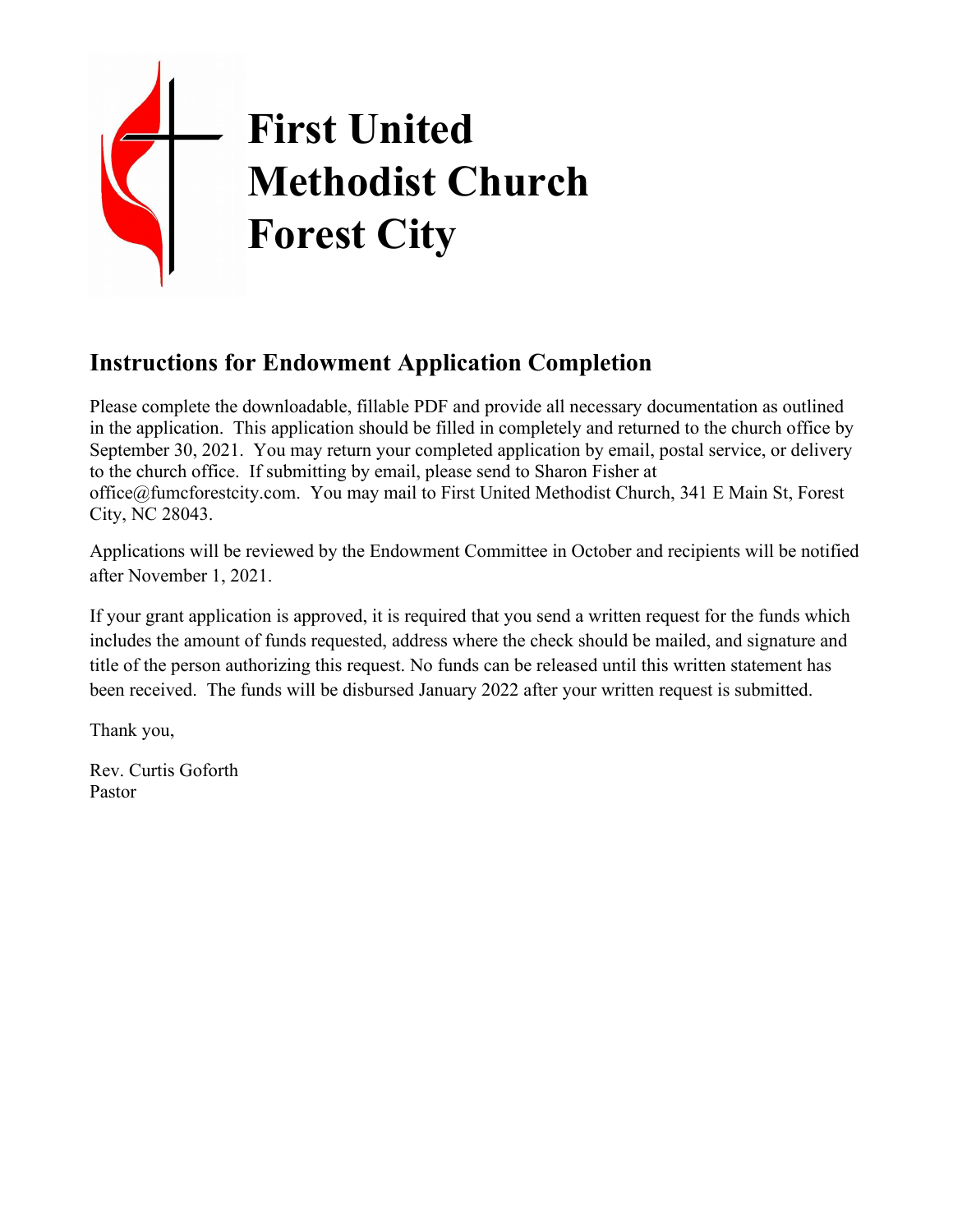#### **Permanent Endowment Trust of First United Methodist Church, Forest City**

## Application for Funds

| Agency/Organization/Individual Requesting Funds: ——————————————————————————————— |  |
|----------------------------------------------------------------------------------|--|
|                                                                                  |  |
|                                                                                  |  |
|                                                                                  |  |
|                                                                                  |  |
| Members of Board of Directors:                                                   |  |

#### Project/Need Information:

- 1. Describe your project/need. Include the number of people you expect to serve, the client group you expect to serve, and substantiation of community or individual's need.
- 2. What are your goals and objectives?

3. Will volunteers be used? If yes, in what capacity?

4. What is the total project/need cost? What is the amount requested from First United Methodist Church, Forest City Permanent Endowment Trust?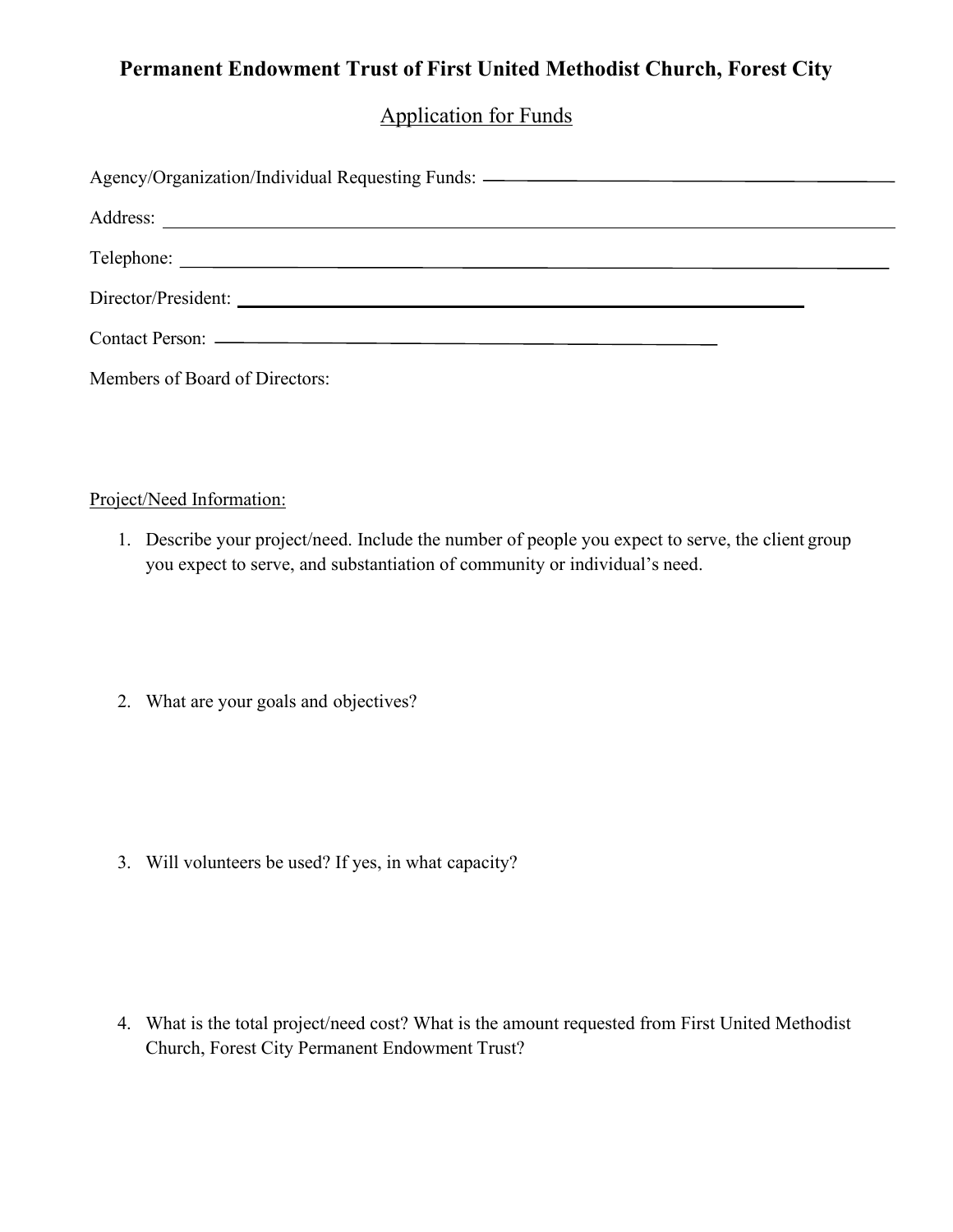#### **Permanent Endowment Trust of First United Methodist Church, Forest City**

## Application for Funds

5. When would funds from First United Methodist Church, Forest City Permanent Endowment Trust be needed? When would these funds be used?

6. What funding is already available for the project/need?

- 7. What other funding sources have you applied to for this project/need?
- 8. Have you received funding from First United Methodist Church, Forest City Permanent Endowment Trust in the past? If yes, when and for what amount?
- 9. What are your plans for future funding for the project/need?

10. What evaluation data will be collected?